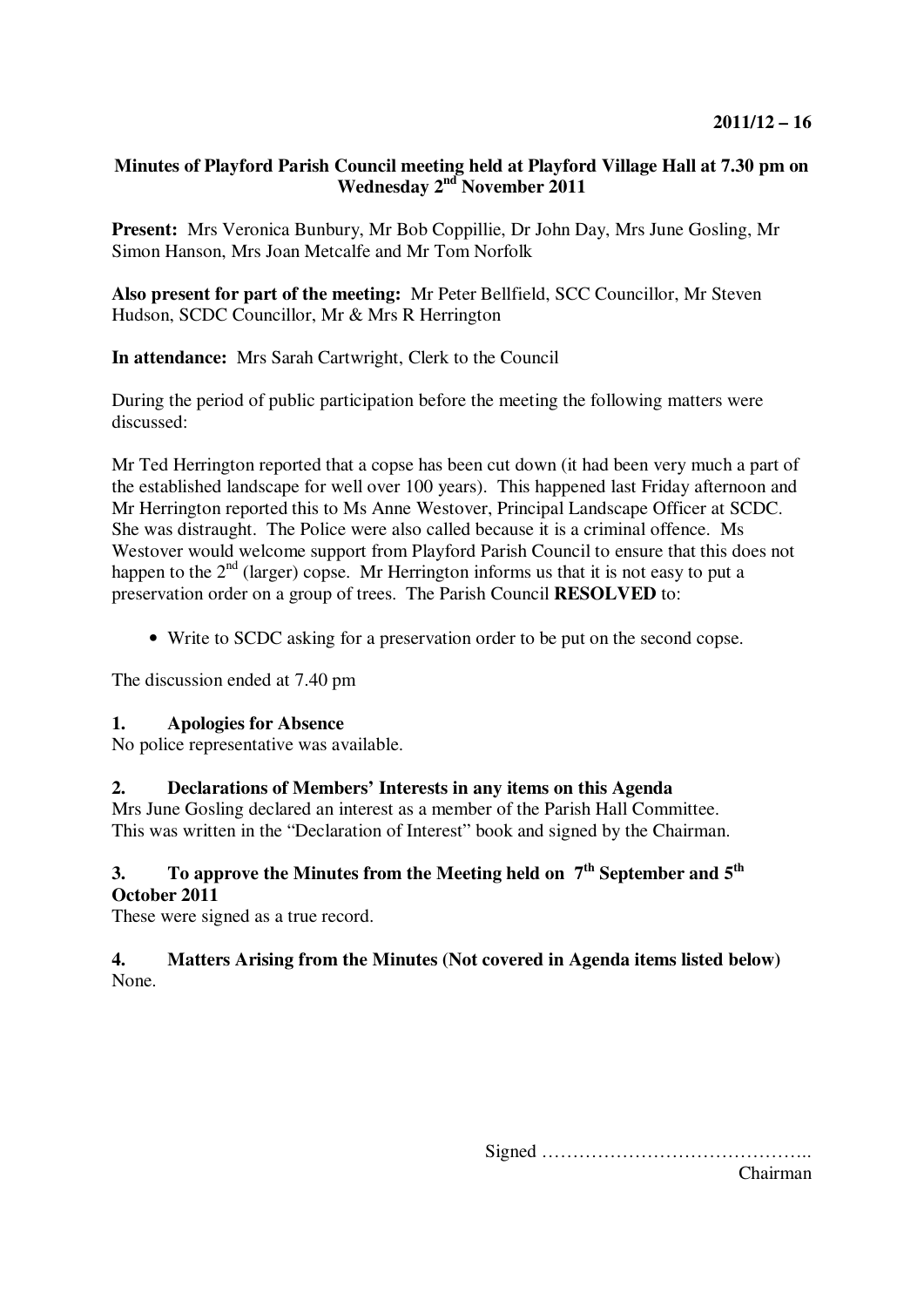### **5. Report by County Councillor Peter Bellfield**

Mr Bellfield reported that they have appointed a new Chief Executive. Her salary is less than £155,000 and no bonuses. The third lowest County Council Chief executive's salary in the country. Mr Bellfield reported that the first Scrutiny meeting - since the consultation - was held today to discuss the Budget. There will be road shows later this month and early next month which the Parish Council will be invited to attend. They are on track to save £50 million over the next 2 years. No libraries will close and the libraries scheme will save about 28% of costings. Dr John Day asked if the refuse collection is going to stay the same as it is? Mr Bellfield referred this question to Mr Steven Hudson who said that no one has contacted him so there does not seem to be much of a problem. Dr John Day asked if there was any interest in the policy of second homes getting tax rebate? Mr Bellfield replied that while the District Council collect the Council Tax, the major benefactor is the County Council adding that Mr Pickles (Eric Pickles, Secretary of State, Communities and Local Government) recent comment was extremely misleading. Mr Steven Hudson mentioned that he hadn't seen any figures but commented that the Council Tax discount for second home owners was only 10% so a change wouldn't make a huge difference

The Chairman thanked Mr Peter Bellfield.

### **6. Report by District Councillor Steven Hudson**

Mr Hudson suggested joining in on the discussion later on in the meeting when Neighbourhood Planning was discussed.

# **6. Report by Police**

There have been 0 crimes to report in Playford for September and October. A Police Report has been received which was circulated to Councillors before the meeting.

# **7. Highways and Footpaths**

#### **Footpath between Butts Rd and Church Rd**

A letter was written on the  $15<sup>th</sup>$  September to Mr Parken re the possibility of re-instating a "path" (which is on his land) running between Butts Road and Church Road. No reply has been received to date.

#### **Kerbing outside High Meadows**

The Chairman reported that Mr Derek Oldham had confirmed he had written to Mr Ashfield, owner of High Meadows, to discuss changes to the kerbing outside High Meadows. Mr Oldham would update in due course.

#### **Foodbridge, Footpath 23**

Highways has replaced the wire meshing at the end of footpath 23. It was agreed to monitor how often the wire would need to be replaced.

Signed ……………………………………..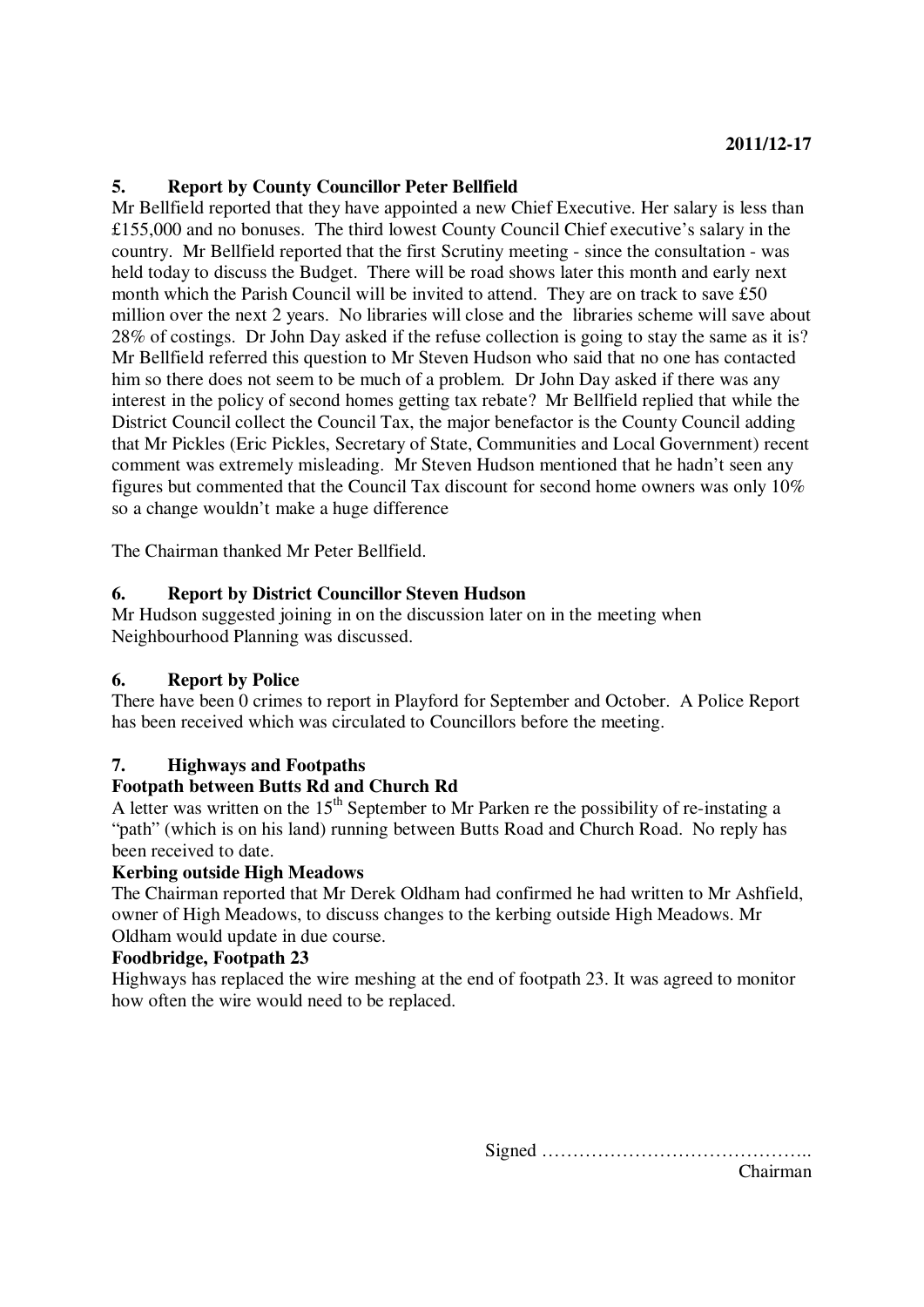#### **Spring Meadow layby**

The layby in Spring Meadow is still overgrown. Mrs Veronica Bunbury reported that the men from Highways were out there today but unable to cut it back as two cars were parked in their way. Mr Damon Bloomfield has assured the Clerk that it will be dealt with tomorrow morning.

### **Brook Lane Hedge**

The hedge (Cricket Meadow side) down Brook Lane needs cutting back. Mr Simon Hanson said he will have a chat with Mr Charles Lofts to see if this can be done.

#### **Church Lane wide loads**

Mr Derek Oldham had been out to visit the damage caused by Mr Leggett's wide loaded farm vehicle down Church Lane. He was given Mr Leggett's contact details and resolved to write to him on behalf of the Parish Council.

### **Correcting sat-navs**

An email has been received "Correcting Sat Navs to prevent HGV's using unsuitable roads". A link on this email allows you to "log" roads unsuitable for HGV's/Wide loaded vehicles. Mrs Joan Metcalfe said she would fill this in on line and perhaps it might act as a deterrent for future wide loaded vehicles travelling down Church Lane/Hill Farm Road.

#### **Village help in winter**

An email has been received from SCC "Preparations for the coming winter" asking for the names of volunteers who may want to spread grit on the road (for insurance purposes they need to be known to SCC). Dr John Day volunteered to check the 10 locations they have on their database for ensuring that grit is deposited should we have a harsh winter. Some of these sites have bins others are just piles where grit is left.

#### **Butts Road hedges**

Mrs Joan Metcalfe reported that the hawthorns/blackberries on Butts Road need cutting back. She reported that they will scratch your car should you pull in when a passing vehicle comes the other way. It was **RESOLVED** to:

• Write to Mr William Stennett

Mr Tom Norfolk asked Mr Peter Bellfield if there was a "slush fund" to tap in to re purchasing grit bins? Mr Bellfield said yes we can certainly ask though he is not sure how much is available at present – he has a big job on in Grundisburgh.

# **8. Playing Field Hedge and Planting of Sweet Chestnut Tree**

The Chairman reported that he has received 2 quotes for hedge trimming the length and breadth of the playing field and for felling a dead Horse Chestnut tree. The quote from Suffolk Coastal Services being the cheaper of the two is the one that was discussed. It was **RESOLVED** to

Signed ……………………………………..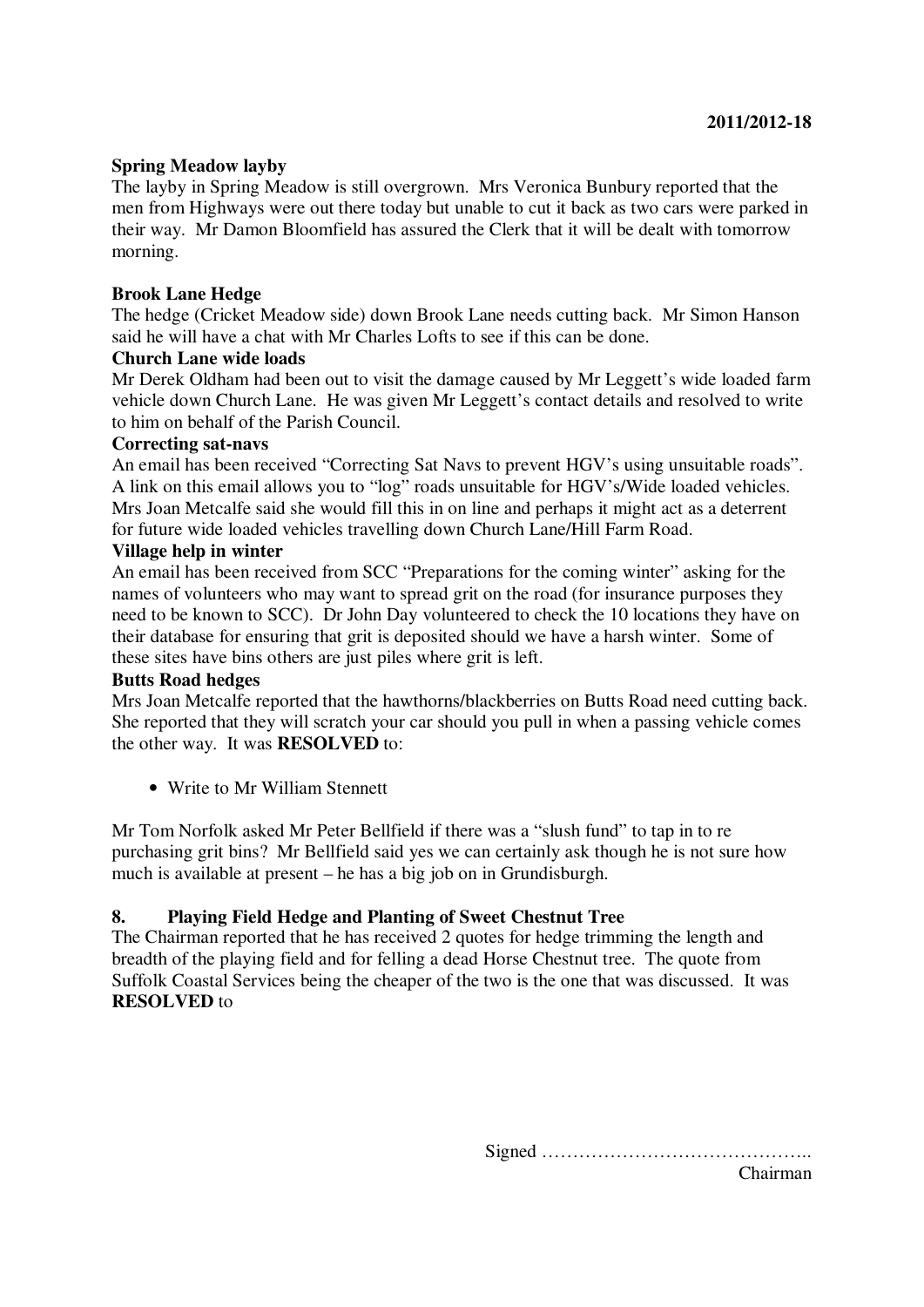• Inform Paul Tynan from SCS that we would be happy with his quote on the condition that he would chop the wood from the dead tree into logs included in his quotation of £619 plus VAT.

It was also **RESOLVED** subject to the above being agreed to

• Send a googlemail alert out to villagers advertising the availability of logs for private collection, subject to a donation to Parish Funds.

The Chairman suggested that once the playing field hedge was topped the Community Payback Team could regularly trim the hedge as long as they could reach the top with shears. This would provide an annual saving of £250 for the maintenance of the hedge.

The Chairman read out a letter received from Mrs Judith Dunnett on the  $17<sup>th</sup>$  October. In the letter she says that she will not be planting the Sweet Chestnut tree after all because she has received letters of objection from people opposed to the planting of it. Councillors said that they thought this was very sad and Mr Simon Hanson said he would talk to her at the first opportunity to see if the tree could still be salvaged.

Mr Simon Hanson said that he would see what he could do to dispose of the pile of debris on the playingfield.

Dr John Day reported that the fence he had erected as a safety barrier to stop children speeding on their bikes through a hole in the hedge and on to the road has been vandalised – it has been "cut" on purpose.

#### **9. The Queen's Diamond Jubilee**

Correspondence has been received highlighting the opportunity to register and build a Beacon as part of the Diamond Jubilee commemorations to be held on  $4<sup>th</sup>$  June 2011. Mrs June Gosling informed the Council that Mrs Judith Dunnett has been planning a Street Party in Spring Meadow for the  $2<sup>nd</sup>$  June to celebrate this event. She has been planning this for some time. The Chairman thought that it would be a good idea if someone from the Parish Council has a chat with Mrs Judith Dunnett and involve the WI and perhaps someone from the Parochial Parish Council as well. The Chairman suggested that a separate Committee could be set up that could be manned by volunteers (and not necessarily from the Parish Council or WI). He said it was an opportunity not to be missed and explained that there are two types of Beacons; one for display on a church tower and another "bonfire". Mrs Joan Metcalfe thought that if we were to have a bonfire there would have to be other events to pull people in such as mulled wine/barbeque. The idea of approaching Mr Charles Lofts to do something in Cricket Meadow was to be explored. It was **RESOLVED** that:

• Mr Simon Hanson would have a chat with Mrs Judith Dunnett

Signed ……………………………………..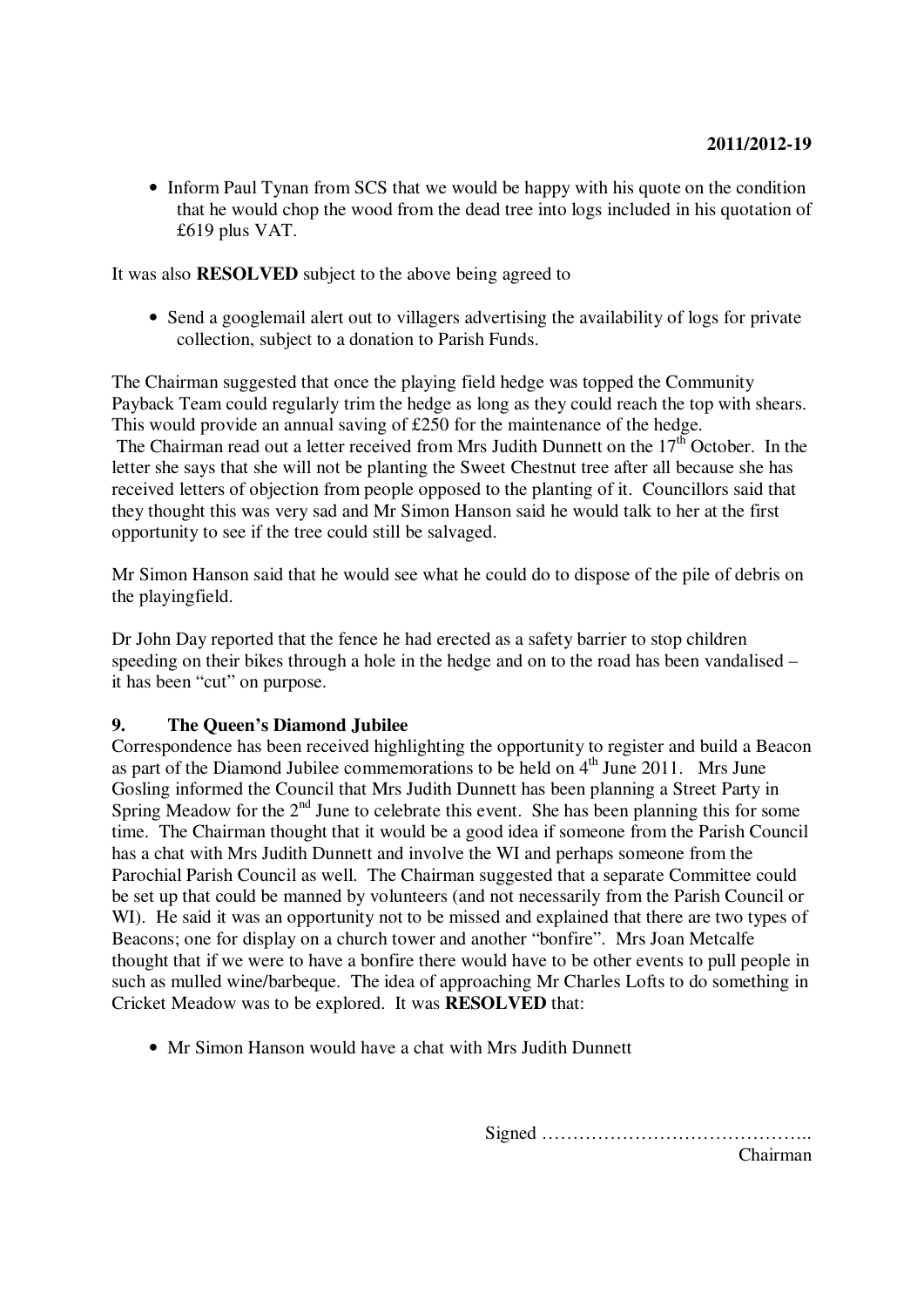#### **10. Welcome Leaflet**

During the first three minutes (for public to speak) Mr Ted Herrington questioned the necessity of reproducing 150 booklets for distribution to villagers. He said that he felt it was a waste of £65.00 approx and that a Welcome Leaflet was totally redundant**.** Mr Simon Hanson asked for comments? Mrs Veronica Bunbury said she totally agreed with Mr Herrington. Dr John Day said he felt it was a good way of introducing oneself to newcomers. following a discussion it was **RESOLVED** that:

- Mrs Joan Metcalfe would print off a dozen or so Welcome Leaflets and give to the Clerk for distribution as and when new people came to the village.
- Mr Bob Coppillee's partner would sketch an illustrated map of the for use in the leaflet and in other places, for example the village notice board.

#### **12. Wind Farm (East Anglia Wind.com)**

Mrs Joan Metcalfe reported back on the meeting she had attended by Scottish Power and Vattenfall on the proposed off shore wind farm which will be 43 km's off the coast of Suffolk. This wind farm is going to be 6,000 square kilometres and the mainland connection will go to a sub-station at Bramford. They are looking/examining potential routes for the export cables (which will be underground). Playford is in the possible "search area". The preferred "corridor" will be confirmed in February 2012. For more information on this preferred "corridor" will be confirmed in February 2012. project please look at the website www.eastangliawind.com . The Chairman thanked Mrs Joan Metcalfe.

### **11. Neighbourhood Plans**

The Chairman asked if Councillors wanted to deal with this Agenda item at the next Parish Council meeting since time was running short. The question arose of "Neighbourhood Plan" versus a revised "Parish Plan"? Mrs Joan Metcalfe felt that the two were very different and one could not replace the other. Mr Simon Hanson informed Councillors that Neighbourhood Plans can't reduce development in a village but they can increase development and also gives some control of types in terms of shape and form. The Chairman asked Mr Steven Hudson to email SCDC's draft response to DNPPF. It was agreed to look at this Agenda item in greater detail at the next Parish Council meeting.

Signed ……………………………………..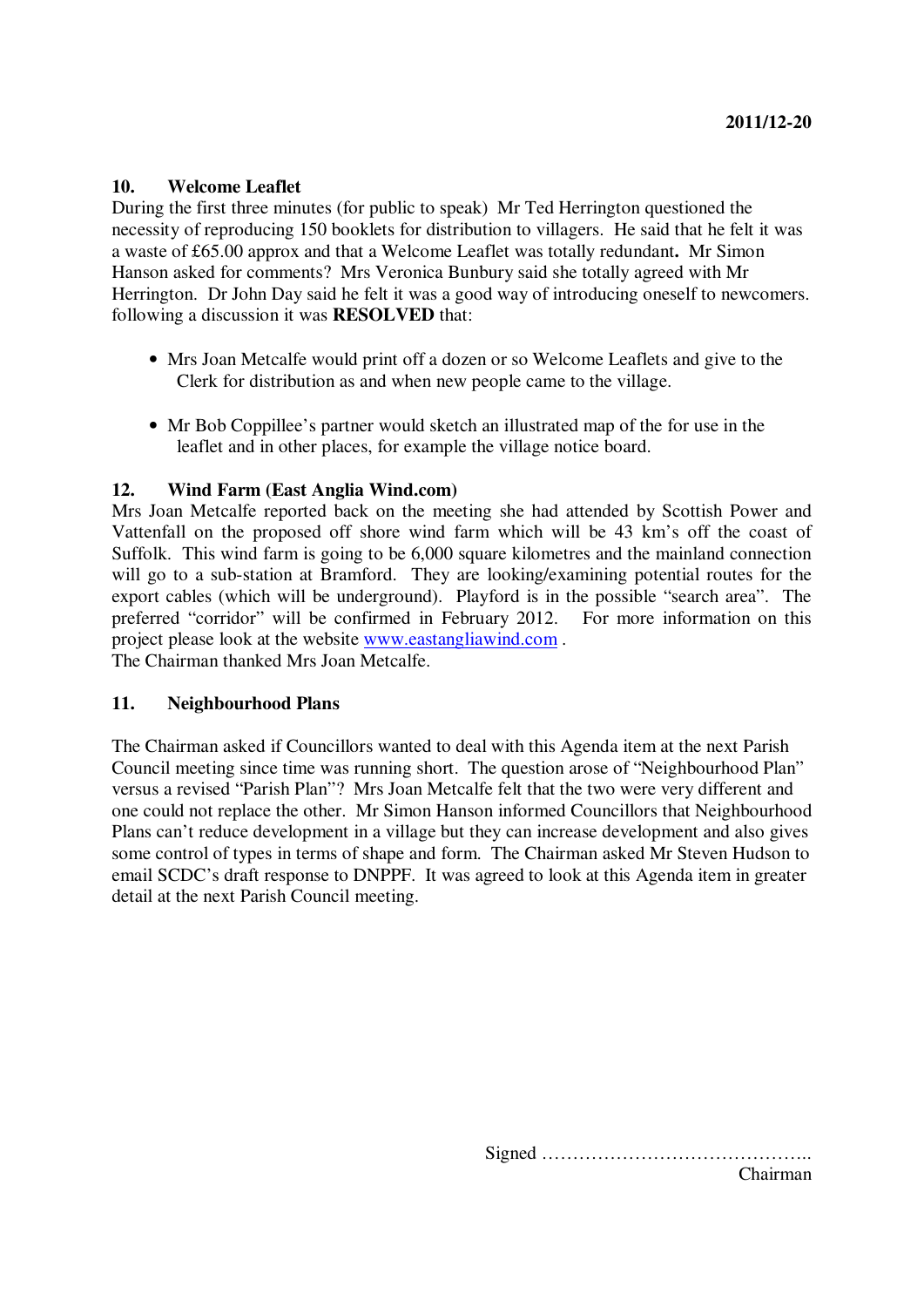### **13. Planning including DNPPF and Applications.**

The Clerk reported on the following planning applications:

C/11/1395 Part OS 0006, Butts Road, Playford.

Change of use from agricultural land to allotments.

This has been approved as lawful

C/11/1925 Valley House, Spring Meadow, Playford, IP6 9ED

Erection of extension to dwelling together with alterations and resurfacing of driveway.

This was approved on the  $17<sup>th</sup>$  October

No decision yet on C/11/2040 Bransons College, Bransons Lane, Playford, IP6 9DN

Erection of two dwellings (submission of reserved matters under outline planning permission C10/0131)

No decision yet on C/11/2099 Playford Mount, Playford, IP13 6PH

Alterations and extensions to facilitate conversion of outbuilding to annexe (existing modern stables to be demolished)

C/11/2097 Playford Mount, Playford, IP13 6PH

Resiting of existing stables.

#### **14. Finance**

#### **i) Reporting/authorisation of cheques**

| Cheque No | 643 | £111.00   | <b>SALC</b> subscription            |
|-----------|-----|-----------|-------------------------------------|
| Cheque No | 644 | £250.00   | Playford Parish Hall (donation)     |
| Cheque No | 645 | £100.00   | East Anglian Air Ambulance          |
| Cheque No | 646 | £ 50.00   | <b>SARS</b>                         |
| Cheque No | 647 | £100.00   | <b>Benefice Magazine</b>            |
| Cheque No | 648 | £ $67.04$ | Sarah Cartwright (salary shortfall) |

#### **ii) Draft budget for 2012/13**

Councillors had been sent a copy of the draft budget prior to the meeting. The precept will go up £500 to £4,000 for the year 2012/13. It was **RESOLVED:** 

• To formally adopt the budget with two amendments:- the Welcome Leaflet reserve of £100 could be abolished and the cost of Hedge Maintenance for 2012/13 - £300 could also be cut out.

In addition to the above and in response to a letter from the Benefice Newsletter team asking for an increase in donation of £100 to £150 it was **RESOLVED** to:

• Inform the Benefice Newsletter that we would not be increasing our annual donation

Signed ……………………………………..